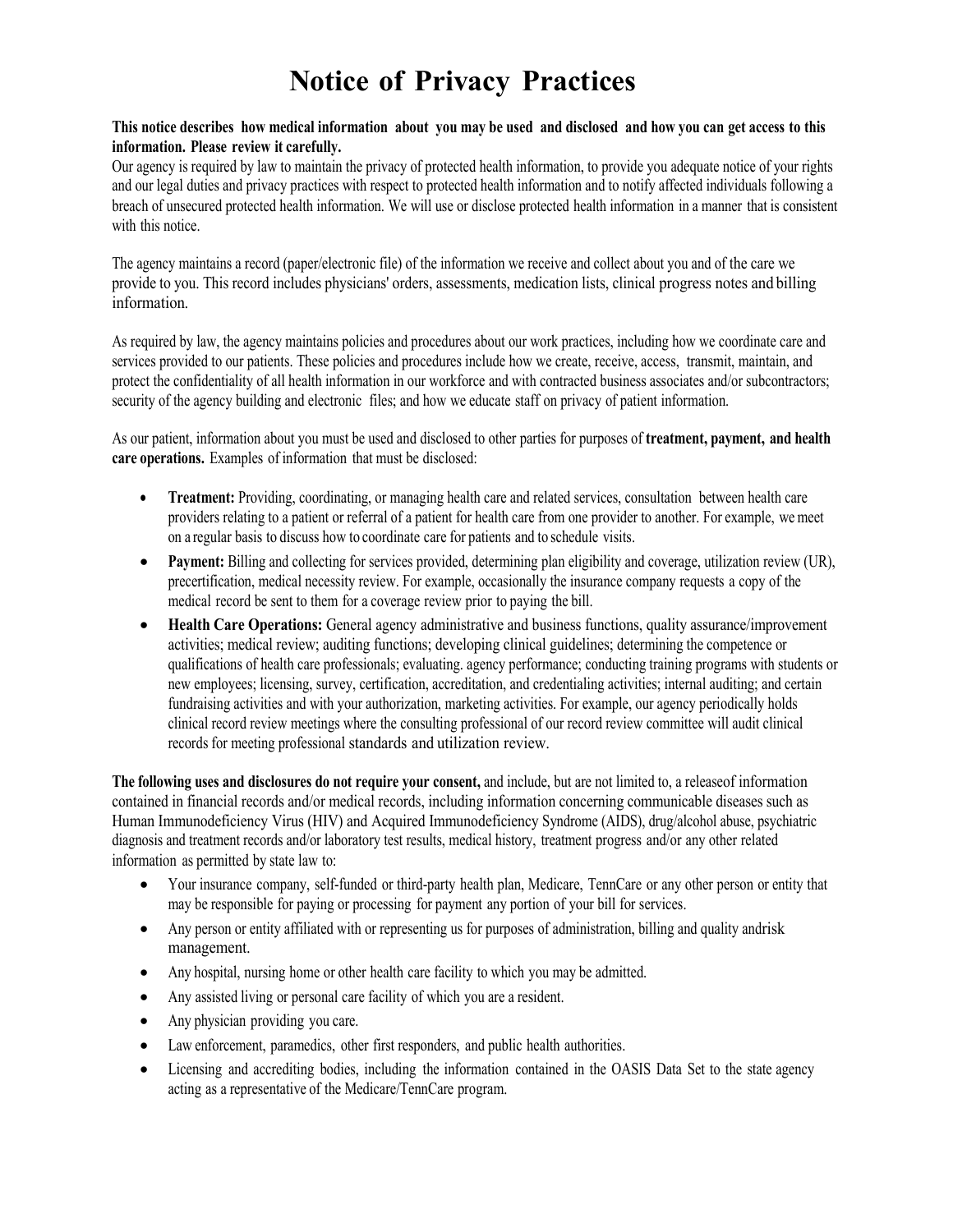- Contact you to raise funds for the Agency; you will be given the right to opt out of receiving such communications.
- Any business associate or institutionally related foundation for the purpose of raising funds for the agency (information may include demographics - name, address, contact information, age, gender, date of birth; dates of health care provided; department of services; treating physician; outcome information; and health insurance status). You will be given the right to opt out.
- Refill reminders for drugs, biologicals and/or drug delivery systems that have already been prescribed to you.
- Marketing communications promoting health products, services, and information if the communication is madeface to face with you or the only financial gain consists of a promotional gift of nominal value provided by the agency; and
- Other health care providers to initiate treatment.

### **We are permitted to use or disclose information about you without consent or authorization in the following circumstances:**

- In emergency treatment situations if we attempt to obtain consent as soon as practicable after treatment.
- Where substantial barriers to communicating with you exist and we determine that the consent is clearly informed of the circumstances.
- Where we are required by law to provide treatment and we are unable to obtain consent.
- Where the use or disclosure of medical information about you is required by federal, state, or local law.
- To provide information to state or federal public health authorities, as required by law to: prevent or control disease, injury or disability; report births and deaths; report child abuse or neglect; report reactions to medications or problems with products; notify persons of recalls of products they may be using; notify a person who may have been exposed to a communicable disease or may be at risk for contracting or spreading a communicable disease or condition; and notify the appropriate government authority if we believe a patient has been the victim of abuse, neglect or domestic violence (if you agree or when required or authorized by law);
- Health care oversight activities such as audits, investigations, inspections, and licensure by a government health oversight agency as authorized by law to monitor the health care system, government programs and compliance with civil rights laws.
- To business associates regulated under HIPAA that work on our behalf under a contract that requires appropriate safeguards of protected health information.
- Certain judicial administrative proceedings in response to a court or administrative order, a subpoena, discovery request or other lawful process by someone else involved in the dispute, but only if efforts have been made to tell you about the request or to obtain an order from the Court protecting the information requested.
- Certain law enforcement purposes such as helping to determine whether a crime has occurred, to alert law enforcement to a crime on our premises or of your death if we suspect it resulted from criminal conduct, identify, or locate a suspect, fugitive, material witness or missing person, or to comply with a court order or subpoena and other law enforcement purposes.
- To coroners, medical examiners, and funeral directors, in certain circumstances, for example, to identify a deceased person, determine the cause of death or to assist in carrying out their duties.
- For cadaveric organ, eye, or tissue donation purposes to communicate to organizations involved in procuring, banking or transplanting organs and tissues (e.g., if you are an organ donor).
- For certain research purposes under very select circumstances. We may use your health information for research. Before we disclose any of your health information for such research purposes, the project will be subject to an extensive approval process. We will usually request your written authorization before granting access to your individually identifiable health information.
- To avert a serious threat to health and safety: To prevent or lessen a serious and imminent threat to the health or safety of a particular person or the general public, such as when a person admits to participation in a violent crime, causes serious harm to a victim, is an escaped convict or is diagnosed with a communicable disease considered by the Centers for Disease Control and Prevention (CDC) to be a serious threat to the general public. Any disclosure, however, would only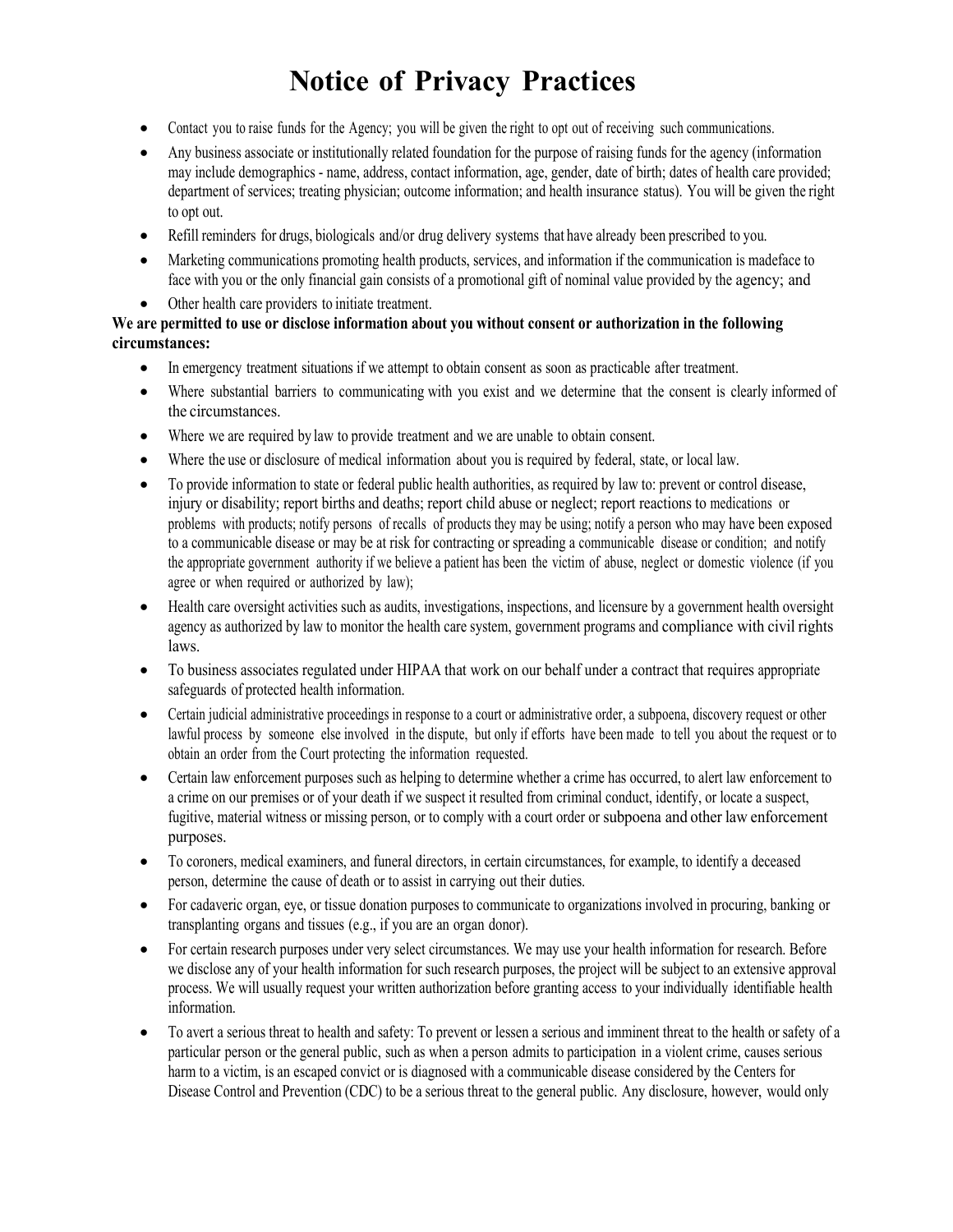be to someone able to help prevent the threat.

- For specialized government functions, including military and veterans' activities, national security and intelligence activities, protective services for the President, foreign heads of state and others, medical suitability determinations, correctional institution, and custodial situations; and
- For Workers' Compensation purposes: Workers' compensation or similar programs provide benefits for work- related injuries orillness.

### **We are permitted to use or disclose protected health information about you provided you are informed in advance and given the opportunity to individually agree to, prohibit, opt out or restrict the disclosure in the following circumstances:**

- Use of adirectory (includes name, location, condition described in general terms) ofindividuals served by our Agency.
- Share information to a public or private entity authorized by law or by its charter to assist in disaster relief efforts for purposes of notifying your family, personal representatives or certain others of your location or general condition.
- Provide proof of immunization to a school that is required by state or other law to have such proof with agreement to disclosure by parent, guardian or other person acting in loco parentis if record is of an unemancipated minor; and
- Provide a family member, relative, friend or other identified person, prior to, or after your death, the information relevant to such person's involvement in your care or payment for care; to notify a family member, relative, friend or other identified.

**Other uses and disclosures not covered in this notice will be made only with your authorization. Authorization may be revoked, in writing, at any time, except in limited situations for the following disclosures:**

- Marketing of products or services or treatment alternatives that may be of benefit to you when we receivedirect payment from a third party for making such communications.
- Psychotherapy notes under most circumstances, if applicable; and
- Any sale of protected health information resulting in financial gain by the agency unless an exception is met.

### **YOUR RIGHTS - You have the right, subject to certain conditions, to:**

• **Request restrictions on uses and disclosures of your protected health information** for treatment, payment, or health care operations. However, we are not required to agree to any requested restriction. Restrictions to which we agree will be documented. Agreements for further restrictions may, however, be terminated under applicable circumstances (e.g., emergency treatment).

We must agree to your request to restrict disclosure of protected health information about you to a health plan if: 1) the disclosure is for the purpose of carrying out payment or health care operations and is not otherwise required by law; and 2) the protected health information pertains solely to a health care item or service for which you or someone on your behalf paid the covered entity in full. (164.522 Rights to request privacy protection for protected health information).

• **Confidential communication of protected health information.** We will arrange for you to receive protected health information by reasonable alternative means or at alternative locations. Your request must be in writing. We do not require an explanation for the request as a condition of providing communications on a confidentialbasis and will attempt to honor reasonable requests for confidential communications.

If you request your protected health information to be transmitted directly to another person designated by you, your written request must be signed and clearly identify the designated person and where the copy of protected health information is to be sent.

• **Inspect and obtain copies of protected health information** that is maintained in a designated record set, except for psychotherapy notes, information compiled in reasonable anticipation of, or for use in, a civil, criminal, or administrative action or proceeding, or protected health information that may not be disclosed under the Clinical Laboratory Improvements Amendments of 1988.

If the requested protected health information is maintained electronically and you request an electronic copy, we will provide access in an electronic format you request, if readily producible, or if not, in a readable electronic form and format mutually agreed upon.

If we deny access to protected health information, you will receive a timely, written denial in plain language that explains the basis for the denial, your review rights, and an explanation of how to exercise those rights. If we do not maintain the medical record, we will tell you where to request the protected health information.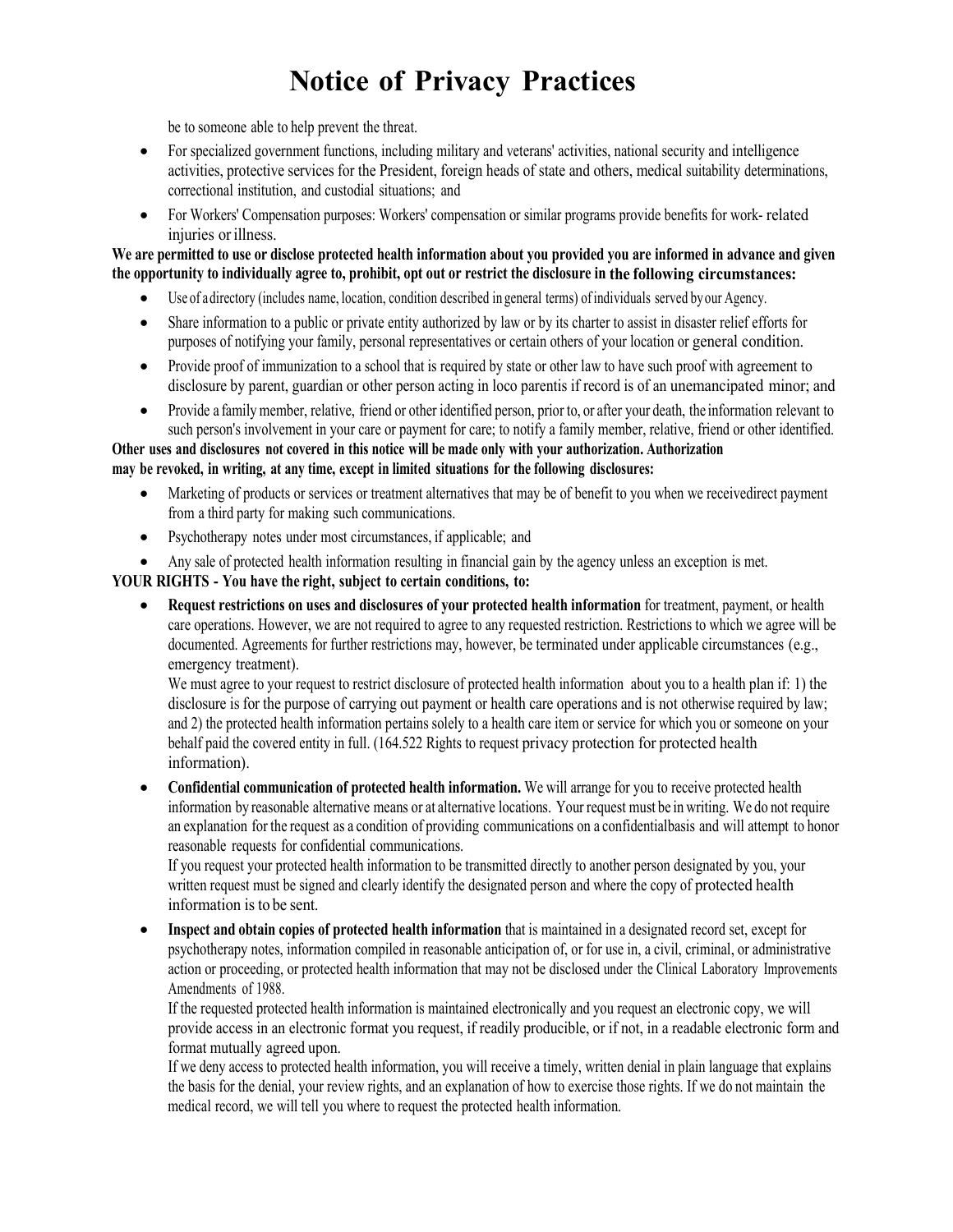• **Request to amend protected health information** for as long as the protected health information is maintained in the designated record set. A request to amend your record must be in writing and must include a reason to support the requested amendment. We will act on your request within sixty (60) days of receipt of the request. We may extend the time for such action by up to 30 days if we provide you with a written explanation of the reasons for the delay and the date by which we will complete action on the request.

We may deny the request for amendment if the information contained in the record was not created by us, unless you provide a reasonable basis for believing the originator of the information is no longer available to act on the requested amendment; is not part of the designated medical record set; would not be available for inspection under applicable laws and regulations; or the record is accurate and complete. If we deny your request for amendment, you will receive a timely, written denial in plain language that explains the basis for the denial, your rights to submita statement disagreeing with the denial and an explanation of how to submit that statement.

- **Receive an accounting of disclosures of protected health information** made by our Agency for up to six. (6) years prior to the date on which the accounting is requested for any reason other than for treatment, payment or health operations and other applicable exceptions. The written accounting includes the date of each disclosure, the name/address (if known) of the entity or person who received the protected health information, a brief description of the information disclosed and a brief statement of the purpose of the disclosure or a copy of the written request for disclosure. We will provide the accountings within 60 days of receipt of a written request. However, we may extend the time period for providing the accounting by 30 days if we provide you with a written statement of the reasons for the delay and the date by which you will receive the information. We will provide the first accounting you request during any 12-month period without charge. Subsequent accounting requests may be subject to a reasonable cost-based fee.
- **Receive notification of any breach in the acquisition, access, use or disclosure** of unsecured protected health information by the agency, its business associates and/or subcontractors.
- **Obtain a paper copy ofthis notice,** even if you had agreed to receive this notice electronically,from us upon request.

**COMPLAINTS** - If you believe that your privacy rights have been violated, you may complain to the Agency or to the Secretary of the U.S. Department of Health and Human Services. There will be no retaliation against you for filing a complaint. The complaint should be filed in writing and should state the specific incident(s) in terms of subject, date, and other relevant matters. A complaint to the Secretary must be filed in writing within 180 days of when the act or omission complained of occurred and must describe the acts or omissions believed to be in violation of applicable requirements. For further information regarding filing a complaint, contact: **Compliance Officer, 1101 Kermit Drive, Suite 204, Nashville, TN 37217.**

### **HomeFirst Home Healthcare Compliance phone: 1-855-662-SAFE; Company ID: 8106130866.**

**EFFECTIVE DATE** - This notice is effective February 25, 2014. We are required to abide by the terms of the notice currently in effect, but we reserve the right to change these terms as necessary for all protected health information that we maintain. If we change the terms of this notice (while you are receiving service), we will promptly revise and distribute a revised notice to you as soon as practicable by mail, email (if you have agreed to electronic notice), hand delivery or by posting on our website. If you require further information about matters covered by this notice, please contact: **VP of Administration at HomeFirst Home Healthcare, 1101 Kermit Drive, Suite 204, Nashville, TN 37217; phone: 1-615-365-4424.**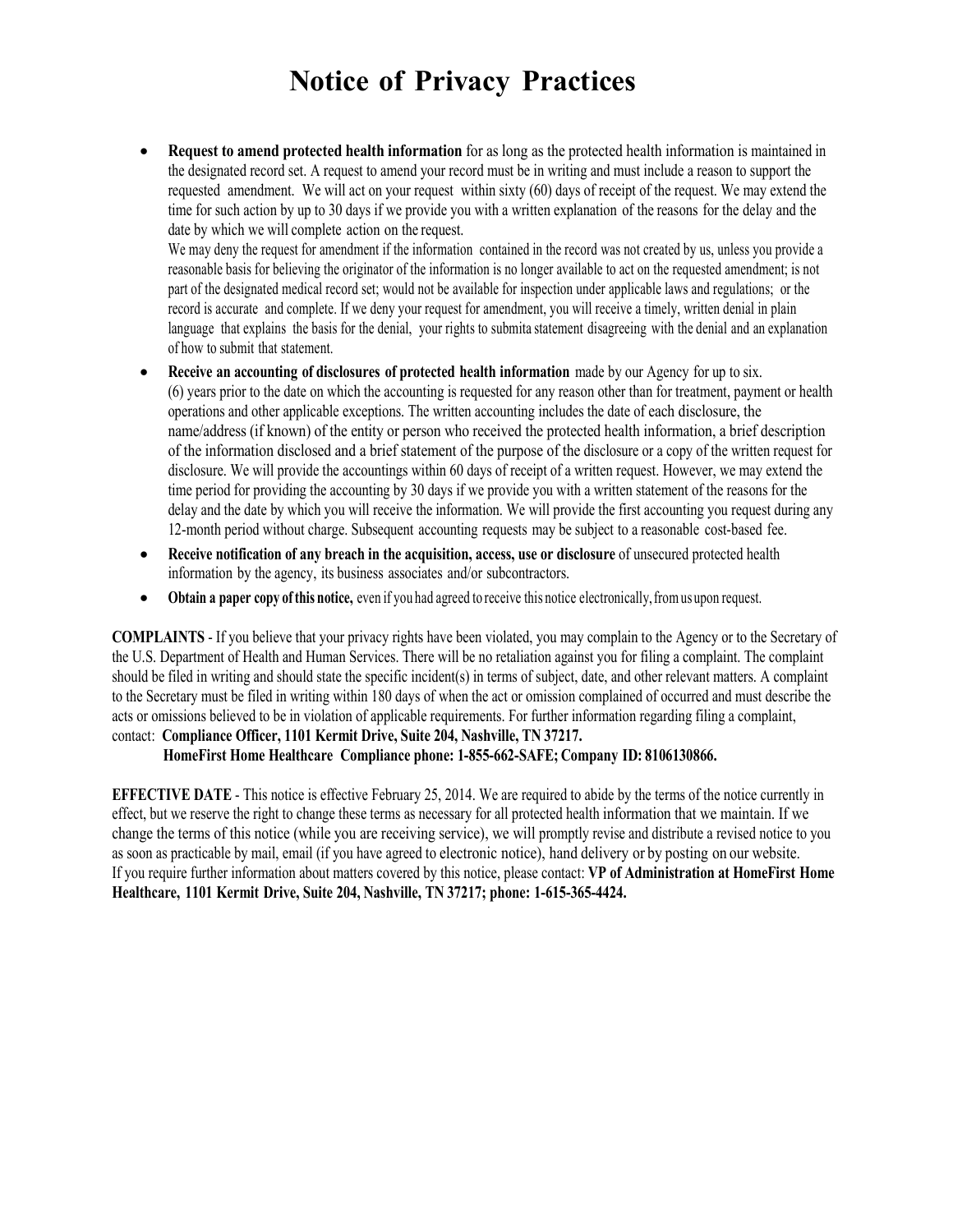## PRIVACY ACT STATEMENT - HEALTH CARE RECORDS

### THIS STATEMENT GIVES YOU ADVICE REQUIRED BY LAW (the Privacy Act of 1974).

THIS STATEMENT IS NOT A CONSENT FORM. IT WILL NOT BE USED TO RELEASE OR TO USE YOUR HEALTH CARE INFORMATION.

#### I. AUTHORITY FOR COLLECTION OF YOUR INFORMATION, INCLUDING YOUR SOCIAL SECURITY NUMBER, AND WHETHER OR NOT YOU ARE REQUIRED TO PROVIDE INFORMATION FOR THIS ASSESSMENT. Sections 1102(a), 1154, 1861(o), 1861(z), 1863, 1864, 1865, 1866, 1871, 1891(b) of the Social Security Act.

Medicare and Medicaid participating home health agencies must do a complete assessment that accurately reflects your current health and includes information that can be used to show your progress toward your health goals. The home health agency must use the "Outcome and Assessment Information Set" (OASIS) when evaluating your health. To do this, the agency must get information from every patient. This information is used by the Centers for Medicare & Medicaid Services (CMS, the federal Medicare & Medicaid agency) to be sure that the home health agency meets quality standards and gives appropriate health care to its patients. You have the right to refuse to provide information for the assessment to the home health agency. If your information is included in an assessment, it is protected under the federal Privacy Act of 1974 and the "Home Health Agency Outcome and Assessment Information Set" (HHA OASIS) System of Records. You have the right to see, copy, review, and request correction of your information in the HHA OASIS System of Records.

#### II. PRINCIPAL PURPOSES FOR WHICH YOUR INFORMATION IS INTENDED TO BE USED

The information collected will be entered into the Home Health Agency Outcome and Assessment Information Set (HHA OASIS) System No. 09-70-9002. Your health care information in the HHA OASIS System of Records will be used for the following purposes:

- support litigation involving the Centers for Medicare & Medicaid Services;
- support regulatory, reimbursement, and policy functions performed within the Centers for Medicare & Medicaid Services or by a contractor or consultant;
- study the effectiveness and quality of care provided by those home health agencies;
- survey and certification of Medicare and Medicaid home health agencies;
- provide for development, validation, and refinement of a Medicare prospective payment system;
- enable regulators to provide home health agencies with data for their internal quality improvement activities;
- support research, evaluation, or epidemiological projects related to the prevention of disease or disability, or the restoration or maintenance of health, and for health care payment related projects; and
- support constituent requests made to a Congressional representative.

#### **III. ROUTINE USES**

These "routine uses" specify the circumstances when the Centers for Medicare & Medicaid Services may release your information from the HHA OASIS System of Records without your consent. Each prospective recipient must agree in writing to ensure the continuing confidentiality and security of your information. Disclosures of the information may be to:

- the federal Department of Justice for litigation involving the Centers for Medicare & Medicaid Services;
- $2.$ contractors or consultants working for the Centers for Medicare & Medicaid Services to assist in the performance of a service related to this system of records and who need to access these records to perform the activity;
- an agency of a State government for purposes of determining, evaluating, and/or assessing cost, effectiveness, and/or quality of health care services  $3<sub>1</sub>$ provided in the State; for developing and operating Medicaid reimbursement systems; or for the administration of Federal/State home health agency programs within the State;
- $\overline{4}$ another Federal or State agency to contribute to the accuracy of the Centers for Medicare & Medicaid Services' health insurance operations (payment, treatment and coverage) and/or to support State agencies in the evaluations and monitoring of care provided by HHAs;
- Quality Improvement Organizations, to perform Title XI or Title XVIII functions relating to assessing and improving home health agency quality of care; 5.
- an individual or organization for a research, evaluation, or epidemiological project related to the prevention of disease or disability, the restoration or 6. maintenance of health, or payment related projects;
- 7. a congressional office in response to a constituent inquiry made at the written request of the constituent about whom the record is maintained.

#### IV. EFFECT ON YOU, IF YOU DO NOT PROVIDE INFORMATION

The home health agency needs the information contained in the Outcome and Assessment Information Set in order to give you quality care. It is important that the information be correct. Incorrect information could result in payment errors. Incorrect information also could make it hard to be sure that the agency is giving you quality services. If you choose not to provide information, there is no federal requirement for the home health agency to refuse you services.

NOTE: This statement may be included in the admission packet for all new home health agency admissions. Home health agencies may request you or your representative to sign this statement to document that this statement was given to you. Your signature is NOT required. If you or your representative sign the statement, the signature merely indicates that you received this statement. You or your representative must be supplied with a copy of this statement.

#### **CONTACT INFORMATION**

If you want to ask the Centers for Medicare & Medicaid Services to see, review, copy, or correct your personal health information that the Federal agency maintains in its HHA OASIS System of Records:

Call 1-800-MEDICARE, toll free, for assistance in contacting the HHA OASIS System Manager. TTY for the hearing and speech impaired: 1-877-486-2048.